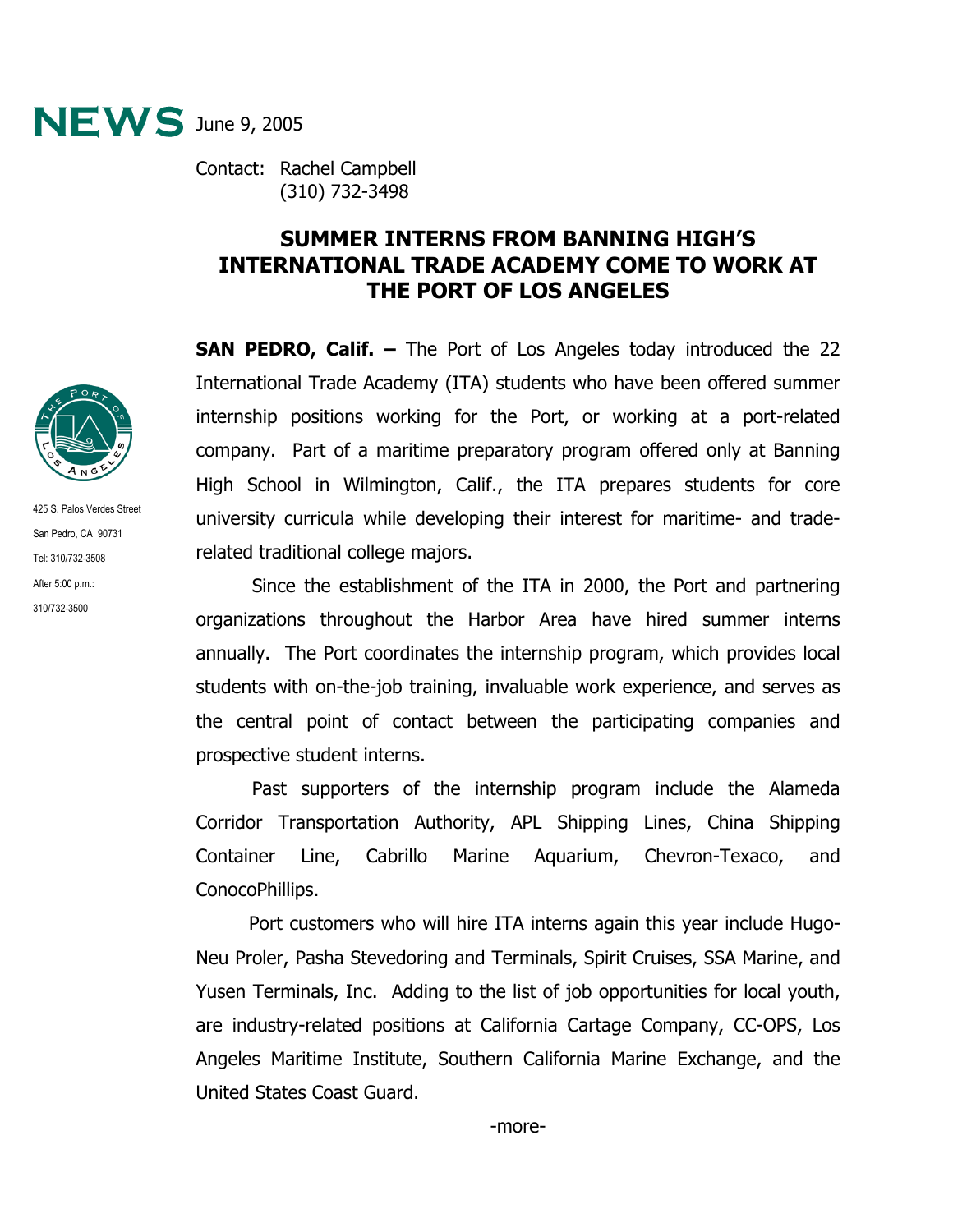## **Port Hires 2005 Summer Interns 2-2-2**

Various divisions within the Port of Los Angeles that will hire ITA interns include Construction and Maintenance, Contracts and Purchasing, Engineering, Financial Management, Los Angeles Port Police, Information Systems, and Wharfinger.

The Wharfinger Division, which serves as a primary contact for the operational needs of customers and in the collection of all shipping service fees governed by the Port of Los Angeles Tariff, has hired interns each summer for the last five years.

"Hiring students from the ITA program has been a great experience for us," said Angie Birkenbach, chief wharfinger. "The students are bright, willing, and easy to work with; in fact, one of the first high school interns we hired is now in college and works for us as a full-time student worker."

 Nearly 200 students are involved in the Port of Los Angeles International Trade Academy at Banning High School. Fundamental subjects, such as math, English, science and social studies are augmented by courses in logistics, global trade on the Internet and geography. All classes and programs are designed to introduce students to the many careers in maritime and international trade.

The Port of Los Angeles is America's premier port. As the leading container port in the nation and a critical hub in the international supply chain, the Port generates thousands of stable jobs and billions of dollars in annual wages and tax revenues. The Port of Los Angeles also places a high priority on responsible growth initiatives combined with high security, environmental stewardship and community outreach. The Port of Los Angeles is a proprietary, self-supported department of the City of Los Angeles. The Port of Los Angeles. . . Anchoring a bright future.

-more-